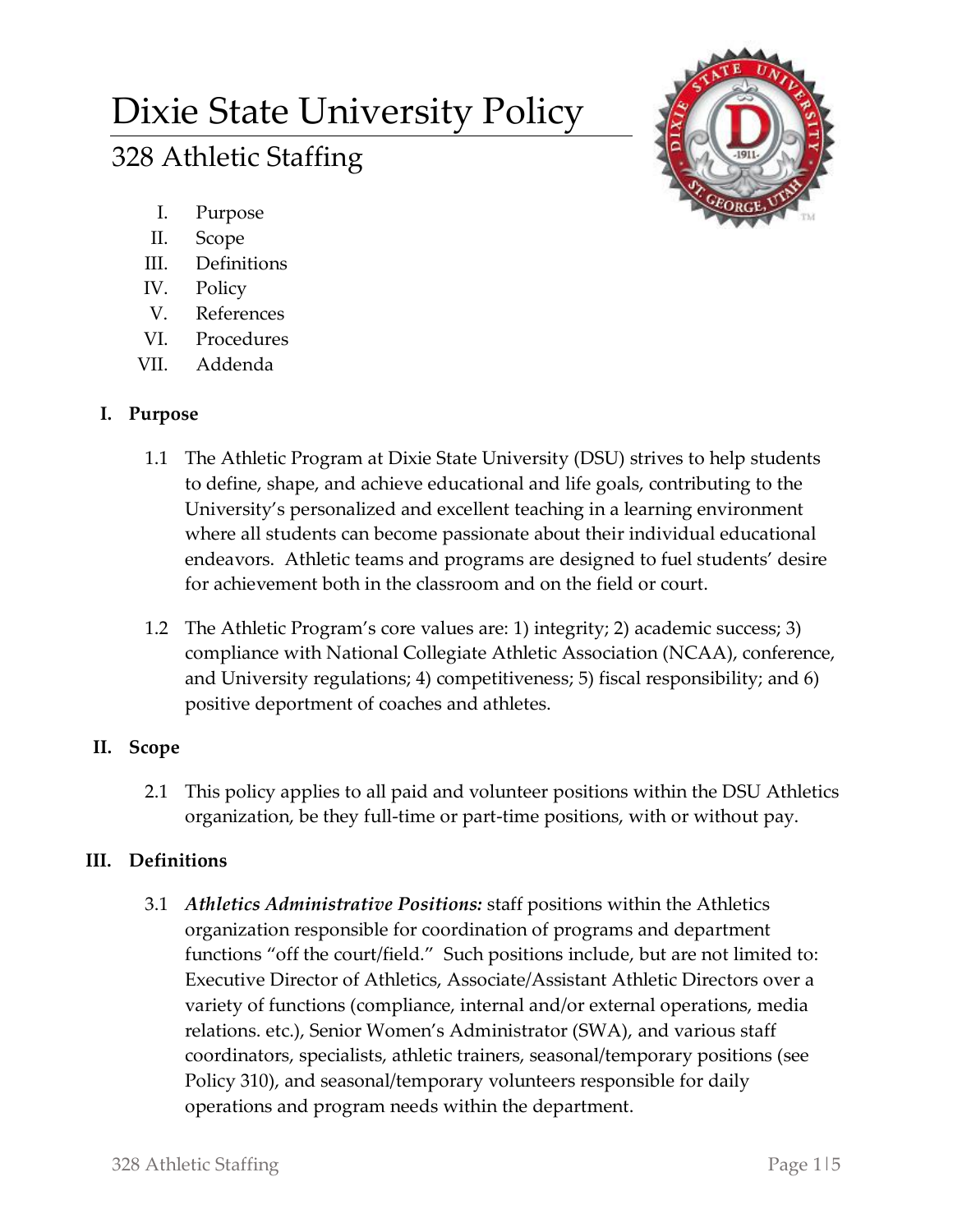- 3.2 *Athletics Coaching Positions:* staff positions within the Athletics organization responsible for coordination of programs and functions "on the court/field." These include sport head coaches, sport assistant coaches, and sport volunteer coaches.
	- 3.2.1 Head coaches have ultimate responsibility for their teams and are hired or appointed, as well as supervised, by the Athletic Director.
	- 3.2.2 Assistant Coaches assist Head Coaches in their duties and are hired or appointed by the Athletic Director and supervised by Head coaches.
	- 3.2.3 Volunteer Coaches assist Head Coaches and Assistant Coaches in their duties on an unpaid basis. Volunteers are not employees of the University, but the Athletic Director retains the right to approve individuals involved in such activities.

## **IV. Policy**

- 4.1 All Athletics Administrative positions and Athletics Coaching positions are governed by this policy with duties of each position listed in the associated job description on file with DSU Human Resources.
	- 4.1.1 Executive Director of Athletics will direct the Intercollegiate Athletic Program, including fundraising, promotion of programs, and supervision of the Athletics Program and its staff. This position is ultimately held responsible for the success of the Athletics programs.
	- 4.1.2 Head Coaches are responsible for achievement of a successful athletic program, through recruitment, coaching, training, and developing a team, as defined by:
		- 4.1.2.1 Personal and program integrity;
		- 4.1.2.2 Academic success of student-athletes (as demonstrated by satisfactory progress towards degree, GPA, and graduation rates);
		- 4.1.2.3 Compliance with NCAA, Conference, and University rules and regulations;
		- 4.1.2.4 Athletic competitiveness, including win/loss record;
		- 4.1.2.5 Fiscal responsibility, including maintaining non-deficit spending of team budgets and complying with University financial practices and policies;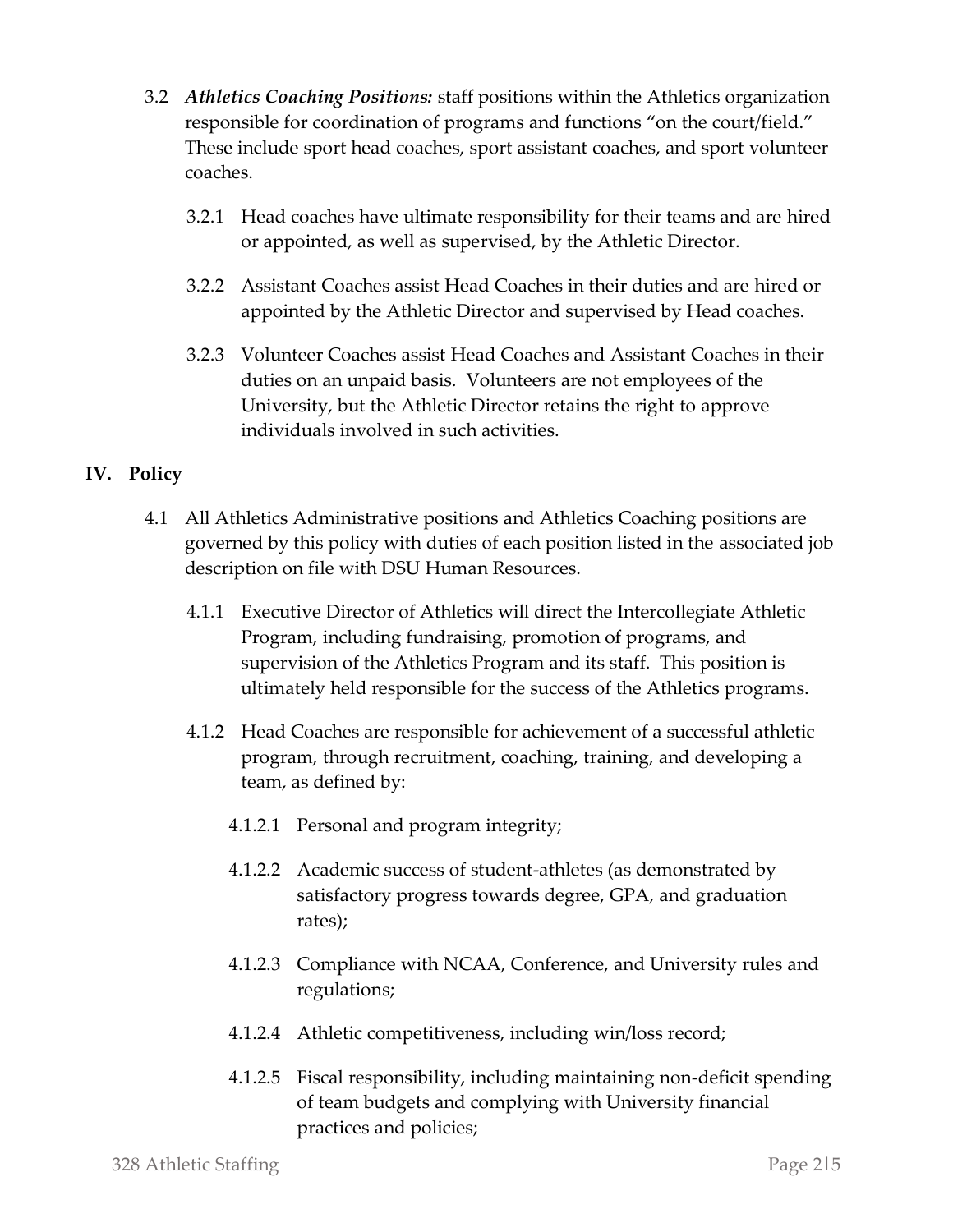- 4.1.2.6 Personal deportment, as well as the deportment of Assistant Coaches, Volunteer Coaches, and the Athletes under his/her direction.
- 4.1.2.7 Head Coaches are also required to perform administrative functions such as participating in continuing-education programs regarding NCAA and conference rules; organize game schedules; arrange team travel to games; supervise assistant/volunteer coaching staff; assist with team and individual statistics collection and sports information dissemination when necessary; assist in fundraising and other game management as assigned by the Athletic Director.
- 4.2 Hiring procedures for all Athletics personnel will coordinate with Human Resources (see University Policy 305) and include formal consideration of candidates' commitment and capabilities to abide by NCAA rules. During the hiring process for Athletics Program personnel, candidates for all coaching positions will be asked, and NCAA enforcement staff will be contacted, to determine whether an individual has been involved in past NCAA rules violations.
- 4.3 Full-time Athletics administrative positions and coaching positions are benefiteligible (see University Policies 301 and 343) and will be job classified based on the Department of Labor Fair Labor Standards Act (FLSA) as governed by University Policy 351. Persons holding these positions will be treated as professionals with an understanding that duties must be fulfilled and successful performance may require work at all hours of the day, on weekends, and during national holidays.
- 4.4 All athletic administrative and coaching positions are "at-will" and may be terminated at any time, with or without cause. Hiring and continuation of employment are at the discretion of the Athletic Director and University President.
- 4.5 Coaches' additional assignments in the Athletic Program and/or in other areas are also held "at-will", with continued employment in all areas contingent on continuation of the coaching assignment.
- 4.6 Athletics Program personnel employment agreements will be established on an annual basis, according to the following schedule
	- 4.6.1 Administrative Positions: July 1 June 30
	- 4.6.2 Coaching Positions (full-time, part-time, and volunteer):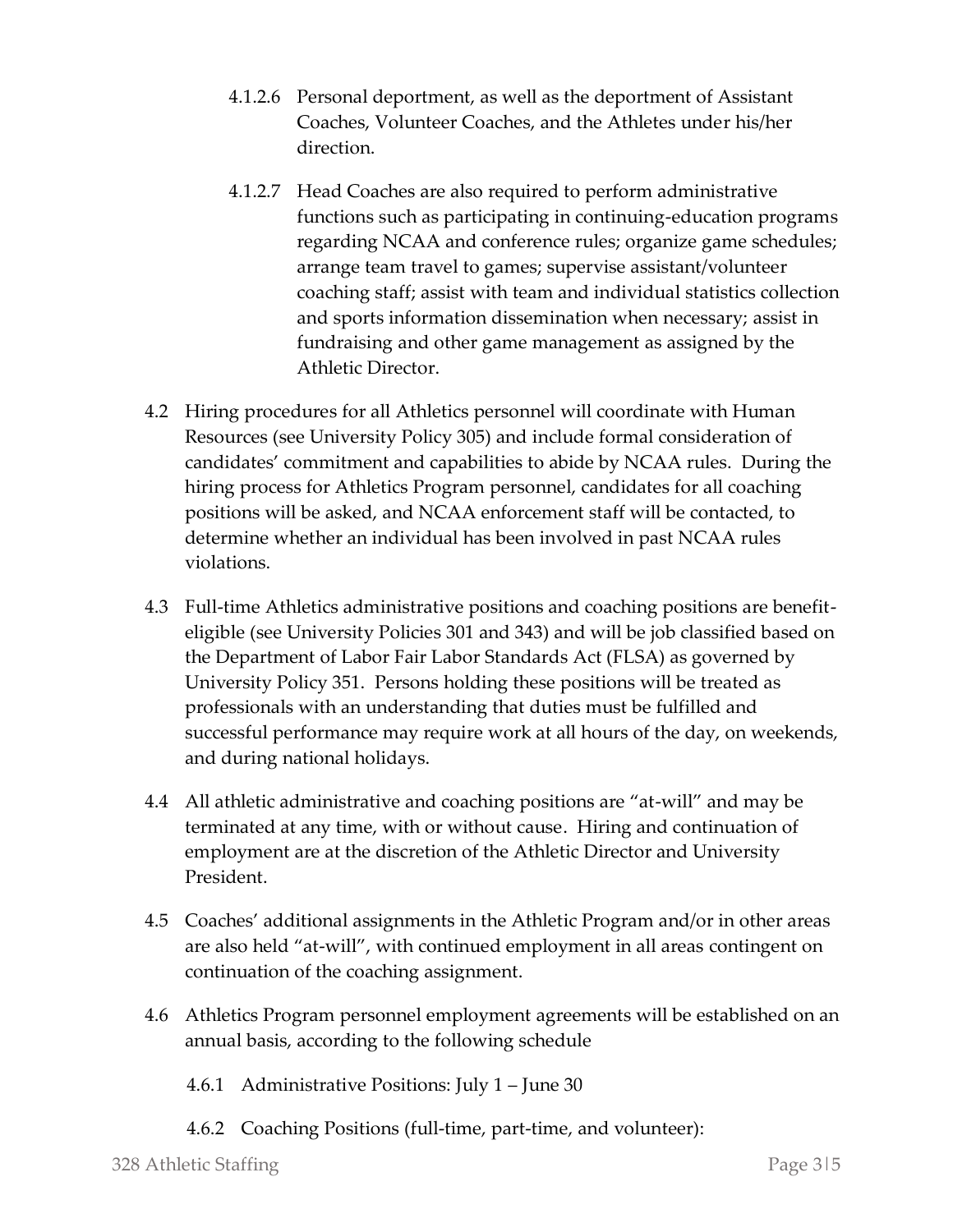- 4.6.2.1 Cross Country, Track, Football, Soccer, and Volleyball: January 1 – December 31
- 4.6.2.2 Basketball and Swimming: May 1 April 30
- 4.6.2.3 Baseball, Golf, Softball, and Tennis: July 1 June 30
- 4.6.3 If additional sports are added, the Athletic Director shall set the schedule of appointment and it shall be added to this policy as an editorial revision.

## **V. References**

- 5.1 University Policy 301: Personnel Definitions
- 5.2 University Policy 305: Hiring
- 5.3 University Policy 343: Benefits and Payroll Deductions
- 5.4 University Policy 351: Job Classification

### **VI. Procedures**

- 6.1 Athletics personnel who are granted a written contract will have their conditions of employment, including compensation, set forth in that contract.
	- 6.1.1 Where a coach or administrative employee is hired under a written contract, that contract will be interested by the terms of this policy. If the contract is materially inconsistent with this policy, the specific contract terms will supersede this policy.
- 6.2 Compliance with the law, NCAA rules and regulations, conference rules and regulations, and University policy are understood conditions of employment, and violation may result in disciplinary action up to and including termination of employment.
- 6.3 Athletics Administrative positions and Athletics Coaching positions must receive approval from the Executive Director of Athletics and Executive Director of Human Resources before contracting to perform additional assignments on campus. If such assignment is in an academic capacity, the approval of the appropriate dean is also required and, if teaching, will be maintained to standards of instruction set forth in Academic Policy.

### **VII. Addenda – N/A**